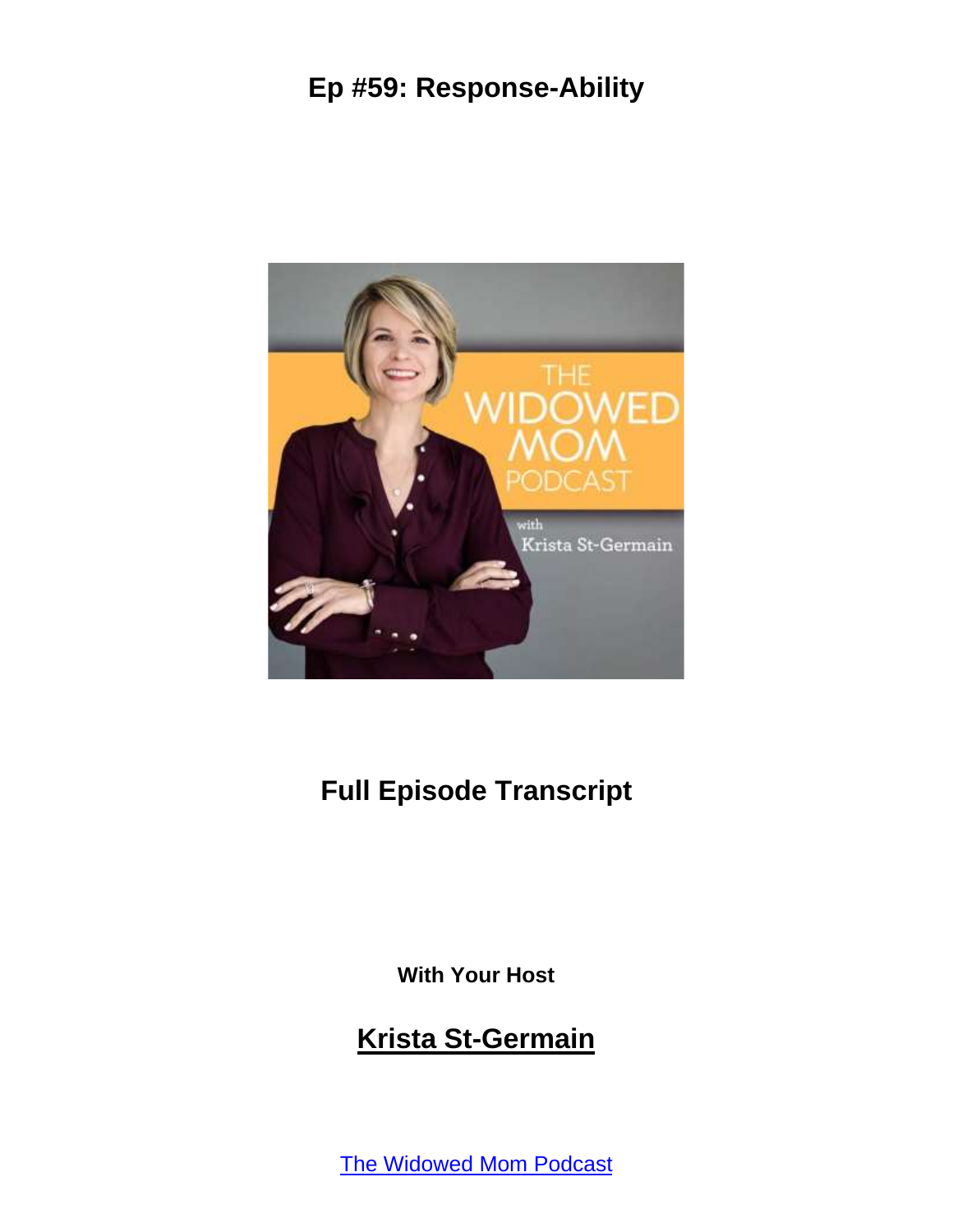Welcome to *The Widowed Mom Podcast*, episode 59, Response-Ability.

Welcome the *The Widowed Mom Podcast*, the only podcast that offers a proven process to help you work through your grief, to grow, evolve, and create a future you can truly look forward to. Here's your host, Master Certified Life Coach, grief expert, widow, and mom, Krista St-Germain.

Hey there. Welcome to another episode of the podcast. If this is your first time listening, I welcome you. I've always loved the idea that the word responsibility can be restated as the ability to choose our response. In other words, responsibility is also our response-ability; our ability to respond.

And so, today on the podcast, I want to share with you how you can apply this concept of response-ability to your life. And I want to share it with you in three very specific ways of life, so that you can create something that you truly love, even after loss, because that's what we're all about here on this podcast.

Before we jump into that, I do want to do a quick listener shoutout. And listen, I really appreciate it, if you have taken time to go and rate or review the podcast. It doesn't matter to me on what platform you did that, but I use Apple Podcasts, so that's the one I pay the most attention to. And I know what a difference it makes in helping people find the podcast.

So, I want to do a quick listener shoutout. This listener wrote a five-star review. Her name is Karen and she wrote, "This podcast has been an eyeopener. It's been 10 months since my husband died. I feel like there's so much pressure to do things right; being strong and supporting my son, showing everyone I'm fine. The Bill of Rights is permission to say it's not fine but I have this. I'm grateful that I found these podcasts. Love Karen."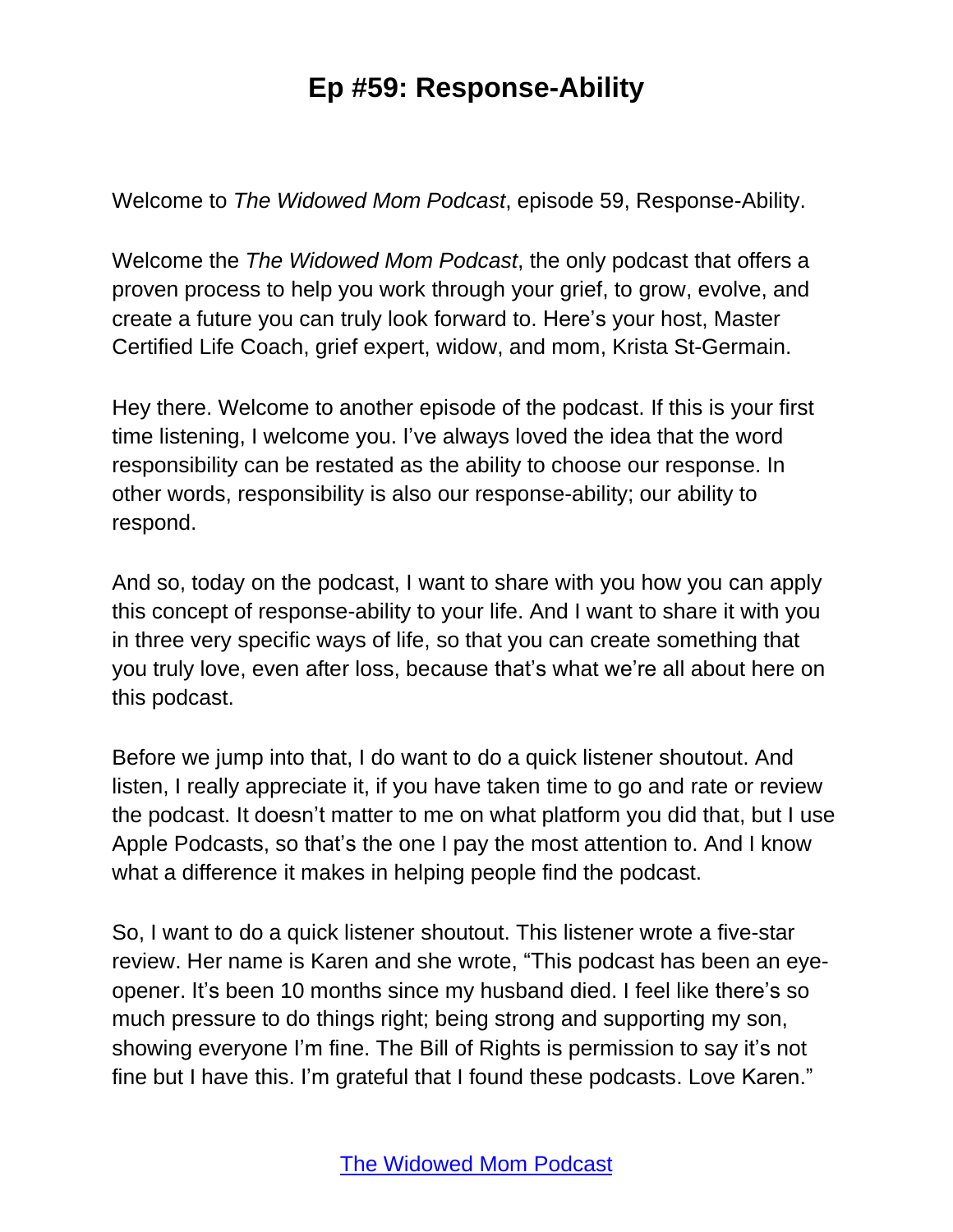Karen, I'm so sorry for your lost. I'm glad the podcast is helping you. And you're right, it doesn't have to be fine, but you do have this. I promise you, you do.

So, a little bit about what's going on in my life. Some of you are on my email list, so you know these things before the podcast episodes come out, and I do record them a little bit ahead of time. But at the end of May – actually it's the last day of May, a young woman who I've known since she was, gosh, three or four, went missing.

And I wrote to you, if you're on my email list, you already know this, but I wrote to you to ask that you pray for her, send good vibes, you know, whatever your spiritual beliefs are, but just kept her in your thoughts that we could find her. And her mother passed in January of this year and, in the 13 months prior to that, she also lost her stepfather and her biological father.

And Savannah was visually impaired, just has been through so much in her life. And I've watched her through Heather's Camp, which is a camp for kids who are blind or visually impaired. She participated as our very youngest camper when we started the camp. And then grew up with us, graduated, became a counselor with us, a member of Delta Gamma, a very proud member of Delta Gamma, which is my sorority.

And she and her mother came to Hugo's service when he died. Just a wonderful, sweet human who went through so very much in a short period of time. And anyway, Savannah went missing and it took about two weeks before her body was found and it was found in a search party organized by members of her sorority and friends. And it's just been a little bit of a roller coaster.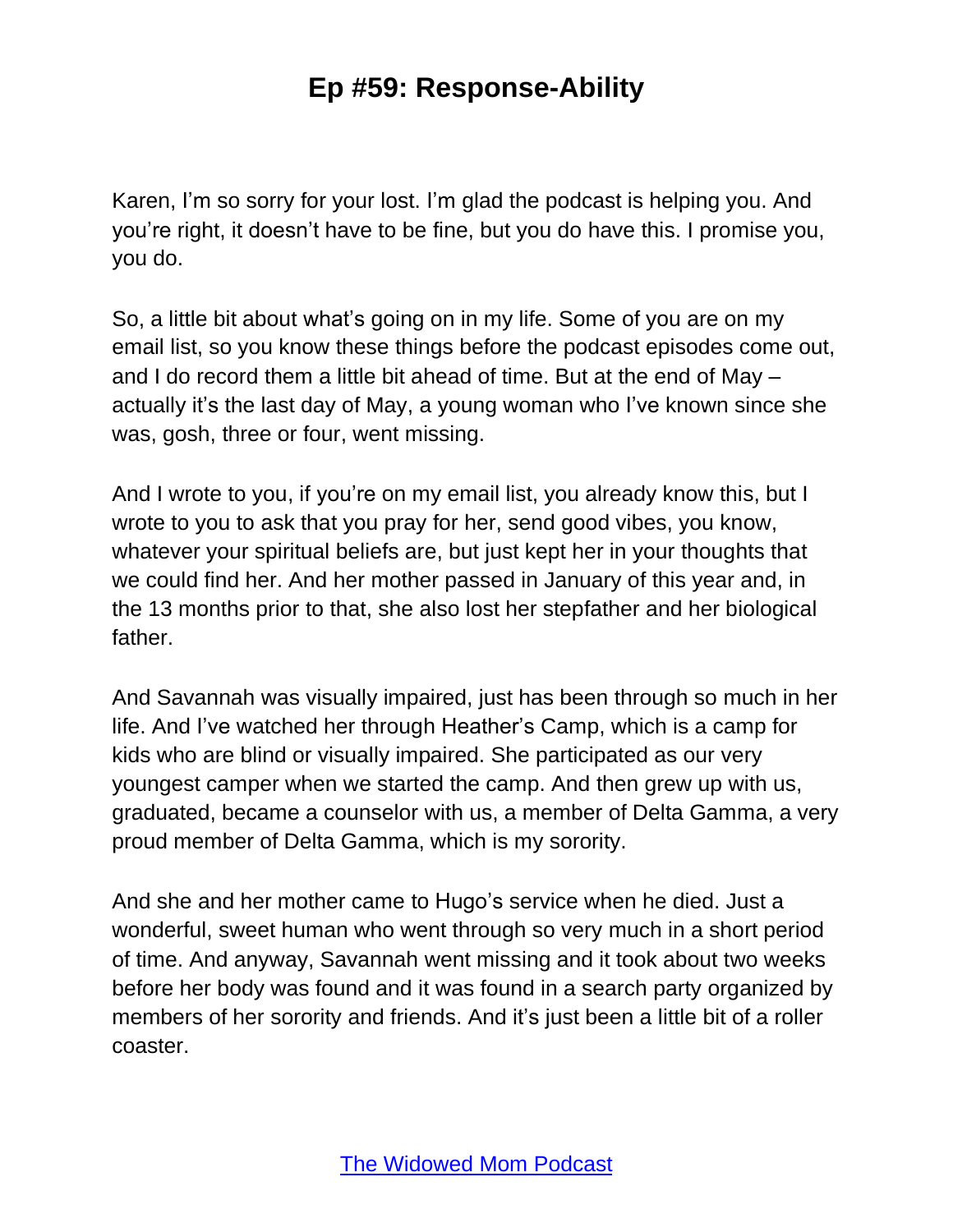So, I don't tell you this to depress you. I tell you this to hopefully give you hope that, yes, you've already been through a loss. But listen, life keeps coming and the tools that I teach, I don't only teach them because we want to go back and deal with the things that have happened in our past and work through maybe whatever current loss that you're facing, loss of your spouse most likely, which is probably what brought you here, but knowing that these skills, especially the ability to process and allow feelings will serve you for the rest of your life and they are still serving me.

I teach this stuff every day, and in the last couple of weeks, I have done so much, just, allowing myself to feel what it is that I feel, not judging it, not resisting it, not trying to make it go away, but just giving myself permission to feel the feelings. Of course, they're caused by my thoughts, and that's okay. I can still, and you can still handle any feeling that comes your way, no matter what's happening.

So, with Savannah's loss, there were lots of thoughts and feelings as she was missing and as we were trying to find her. And then, of course, when we found her, and now still we don't have answers. We still don't know what happened and there's still a lot of thoughts that are causing uncertainty and not a lot of feelings of closure right now. And I'm still just making space for that.

So, if I can do it, you can do it. And I want you to learn these things, not only to get yourself through this loss, but I want you to learn these skills so that you have them for the rest of your life because they're important. Loss just keeps happening to us as humans. It's part of our human experience. And I want you to feel confident that you can navigate your own feelings and your own thoughts.

So, that's what's been going on in my world. I'm excited to talk to you thought, actually, about response-ability today. It's one of those concepts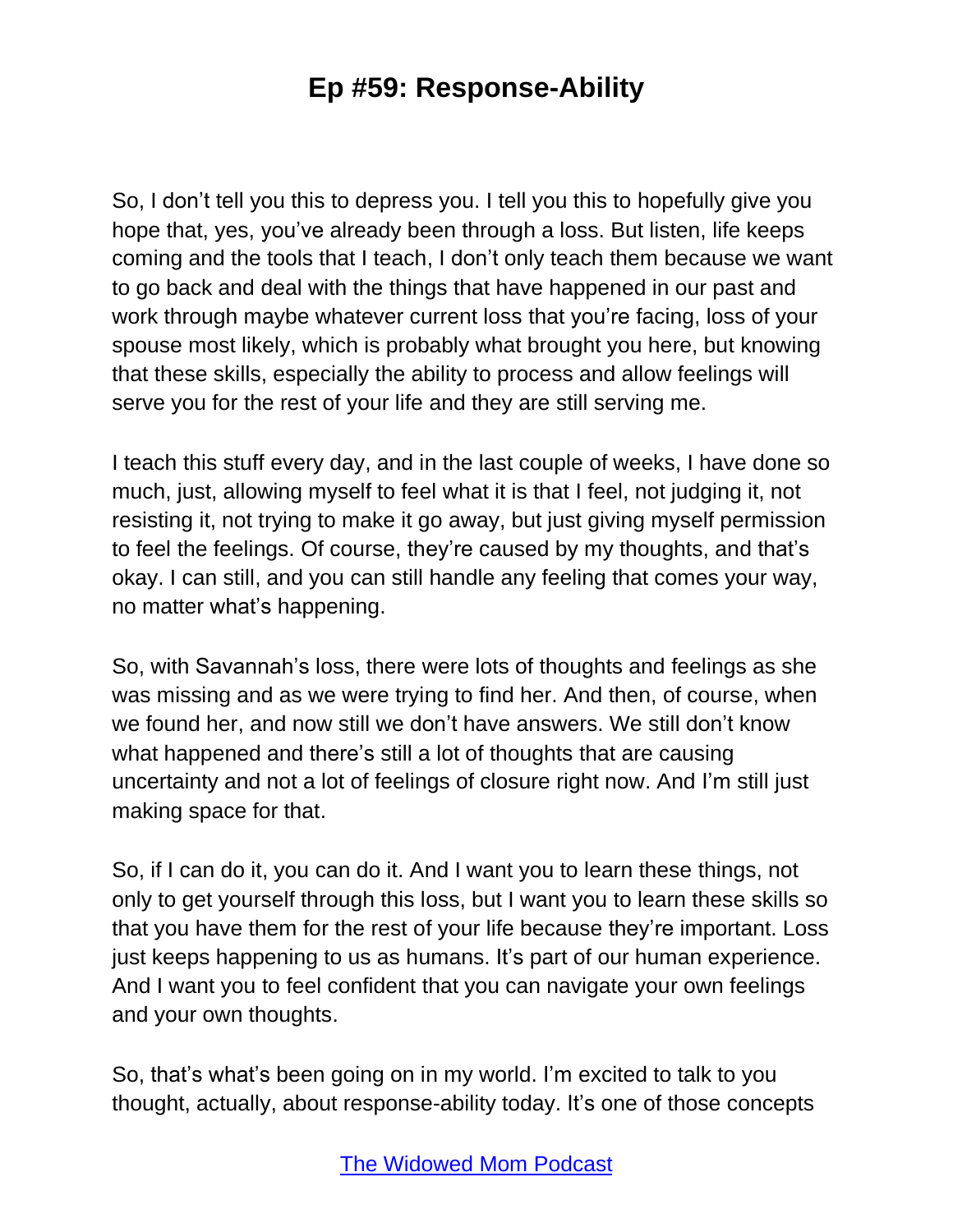that I found so useful at many points in my life. I've always been interested in self-help and I go back and I think about the concept of response-ability. And I realize that it's probably been at least in my awareness for two decades.

I used to actually have it in my mission statement. I carried one of those Franklin Covey planners around and I was really into Franklin Covey's system and all of Steven Covey's books. And part of my personal mission, way before Hugo died, was to be a person who chose her response to every situation she encountered.

I saw the value in that teaching so long ago and it just continues to show itself to me. So today, we're going to talk about it in three very specific areas of life. I know you've probably heard me mention this quote before, if you've been listening to the podcast for a while.

But Viktor Frankl, who was an Austrian psychiatrist, he was a Holocaust survivor, he wrote many books – probably best-known for his book Man's Search for Meaning, which was based on his experience in Nazi concentration camps.

There is a quote of his that I have turned to so many times. And the quote is, "Between stimulus and response, there is a space. In that space is our power to choose our response. In our response lies our growth and our freedom." I'll read it to you just one more time, "Between stimulus and response, there is a space. In that space is our power to choose our response. In our response lies our growth and our freedom."

This fits in perfectly. Before we can exercise our response-ability, we have to understand that there's nothing in life that we don't have the ability to choose our response to. Nothing. There's nothing that can happen to us that we can't decide how we want to think and feel about.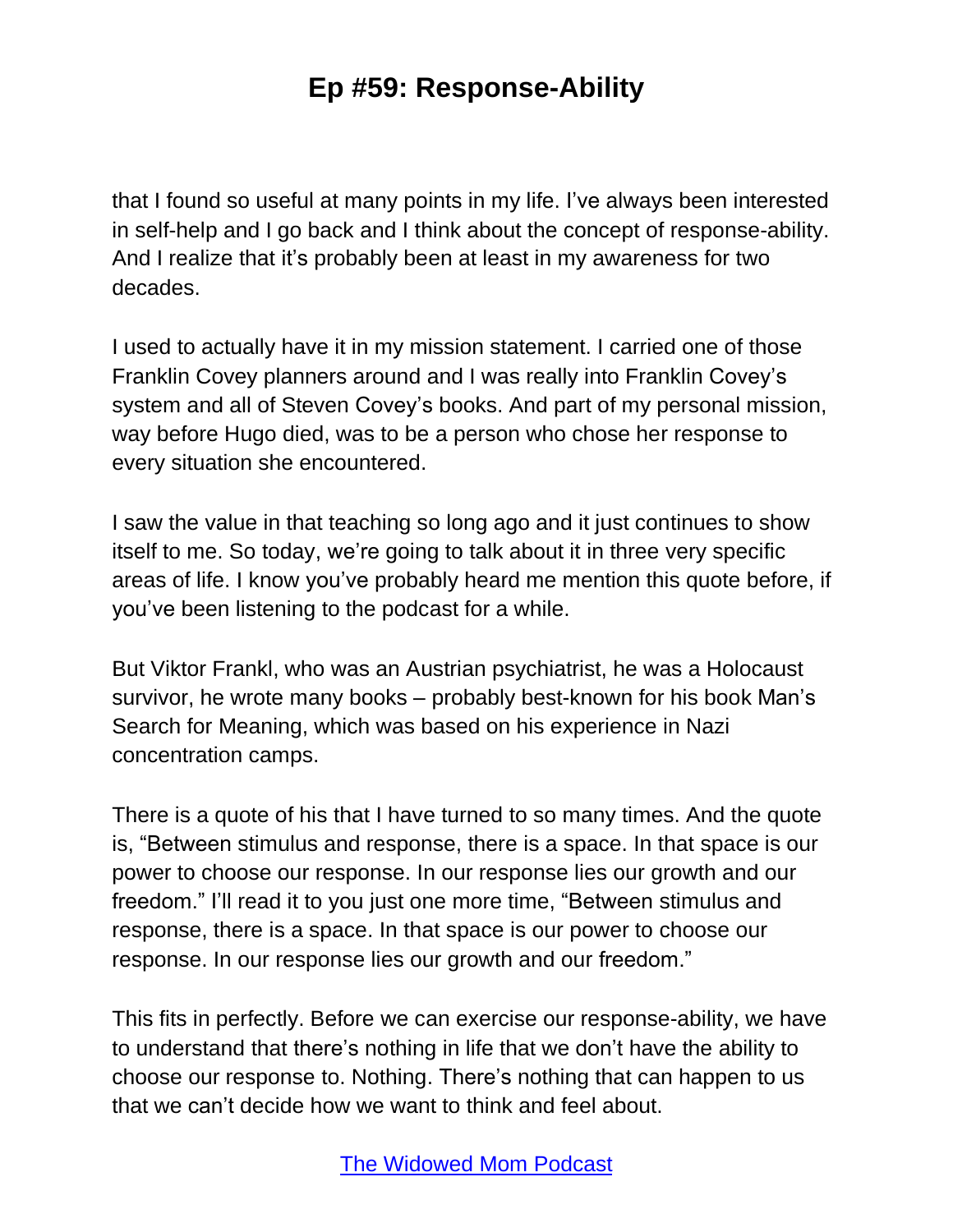And the reason I love his quote so much is because being in a Nazi concentration camp, it doesn't get much worse than that. And to come out of that with the philosophy that there is always the ability to control our response, to me, is incredibly empowering.

Now, there are, of course, things that are out of our control. We know this. But there's still never a time where we don't have the ability to respond to those things in an intentional, purposeful, conscious way that aligns with who we want to be and the life that we want to create. So, whatever has happened or is happening can never take away our ability to respond to it in the way that we see fit.

I also love the simple way that Jack Canfield explains this same concept. Jack Canfield, if you're not familiar with him, is the author of many books, the most famous probably being the Chicken Soup for the Soul series. And he boils this teaching down to a simple equation.

And what he says is that S, plus R, equals O. Stimulus, plus response, equals outcome. S, plus R, equals O. Something happens, that's the stimulus. But the stimulus alone doesn't create the outcome. Something happens, the stimulus, and then there's our response. And it's the stimulus plus the response that determines the outcome, S, plus R, equals O.

And what Viktor Frankl says is that in between the S and the R, there's a space. And that space is our power. That's where we get to choose because we're always in charge of that response. We have the ability to choose it. we have the ability to respond.

But many of us don't know this. And we aren't aware of how powerful we are and that we can choose our response more often on purpose. And that's what I want to talk about today. And please don't think that I'm the exception to this. I know and I teach these principles, and yet there are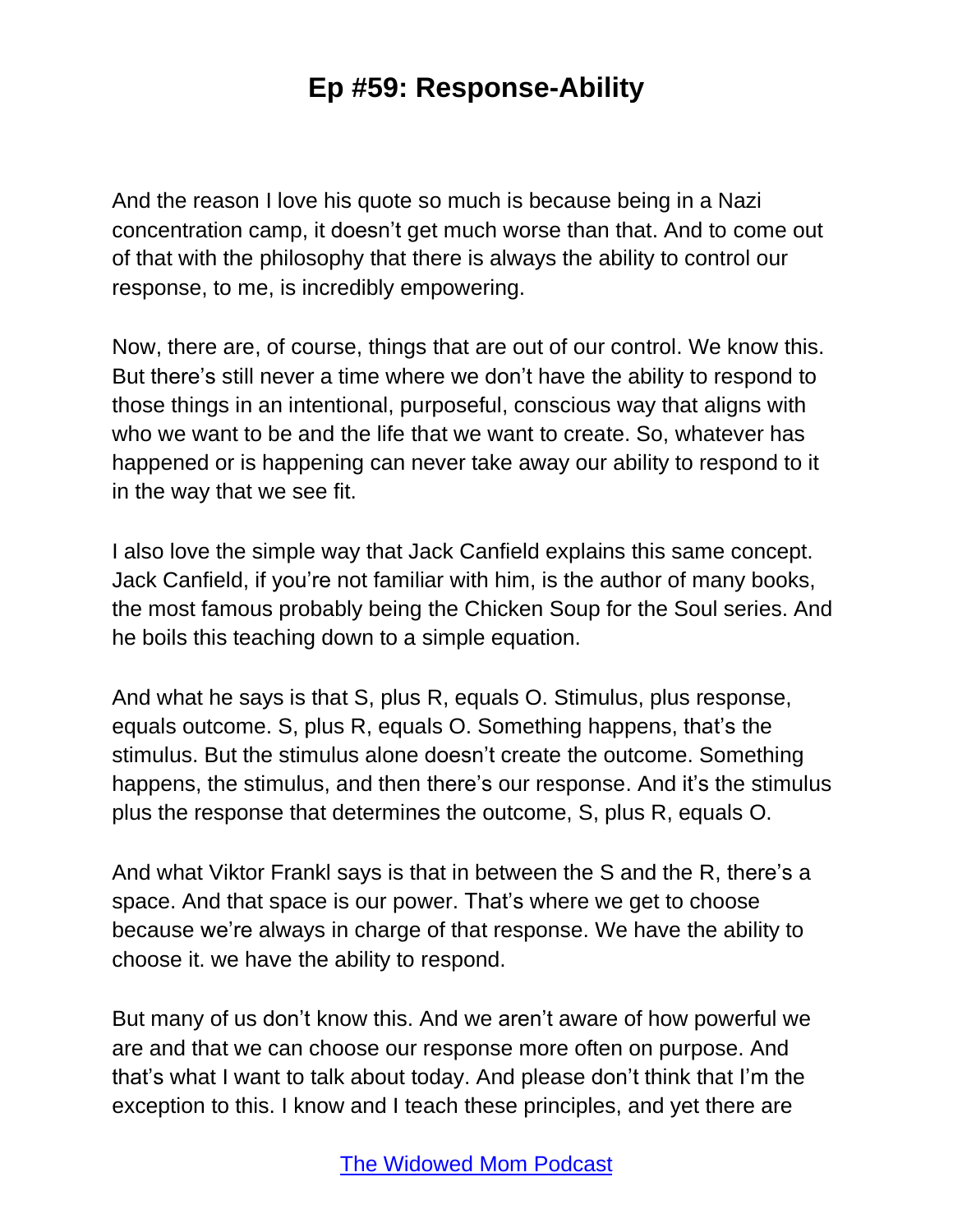many, many examples of times in my life where I am not consciously choosing my response either.

So, this is not about perfection. This is not me preaching at you from a high and mighty place. This is, again, me teaching you something that has bene of value to me and is of great value to my clients.

So, I want to talk about how to use response-ability, or the ability to respond, in three specific areas. It's applicable in many more than these three areas, but it's these three areas that I often see us not exercising our ability to respond. And if we could just get these three areas down, it would be a gamechanger.

So, these three areas that we want to exercise our ability to respond, our response-ability in are things that happened in the past, things that happened outside of us, and our feelings.

So, I want to talk first about things that have happened in the past. So, the most obvious example, of course, being the death of your partner. It happened. It's done. It's in the past. It's a circumstance now of your life. It is the stimulus. And how we respond to what has happened is within our control and makes all the difference in terms of where we steer our lives next, right?

Your response to the past will determine your outcome both in the present and in the future. So, we can decide to think that our partner's death or anything that has happened in the past, has the ability to forever limit our happiness. We can decide to think that our partner's death or anything that's happened in the past, you know, because we dreamt of a life together and it didn't work out we can decide to believe, we can let our response be to choose to not dream again and to decide to believe that there's no point in dreaming again.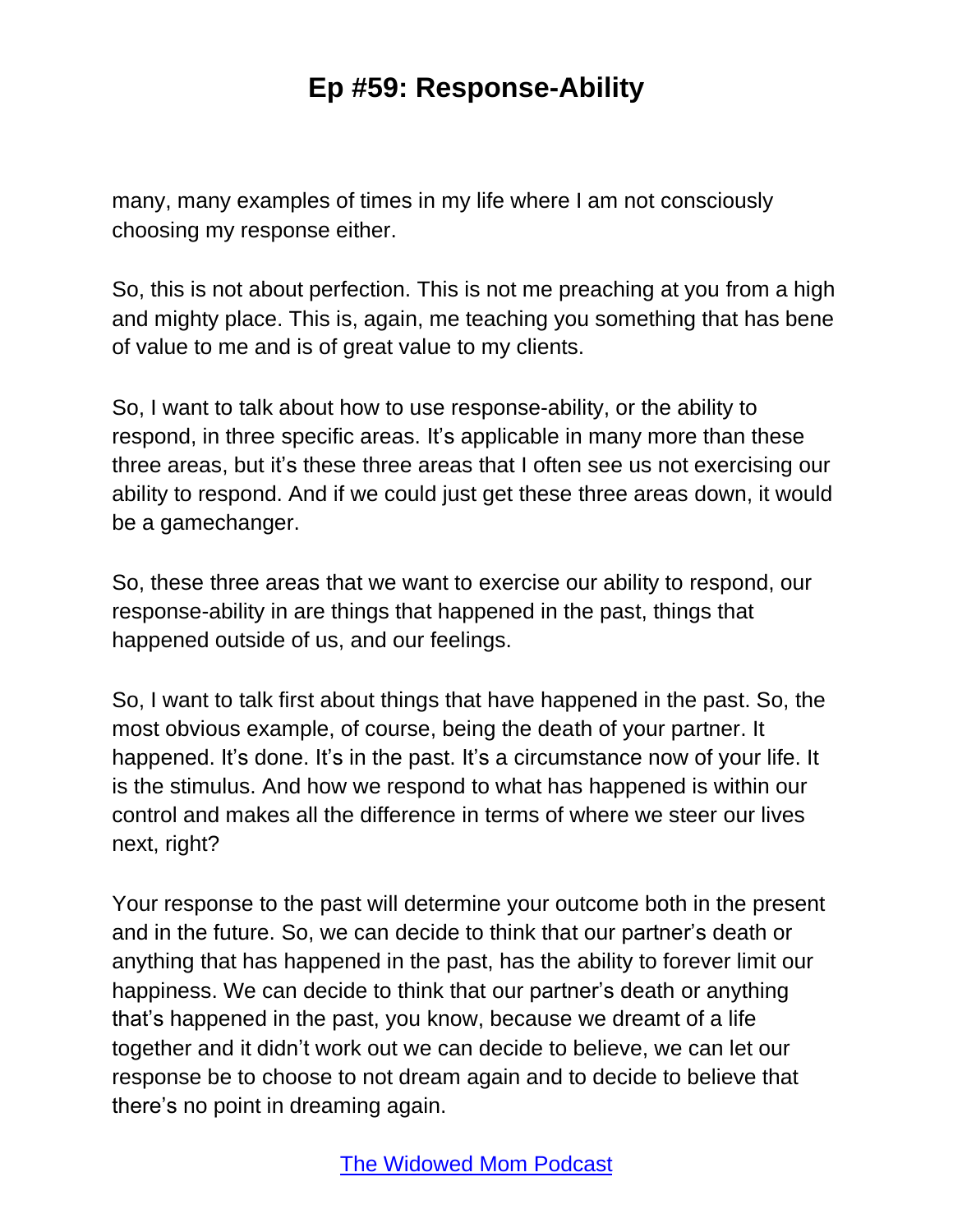We can decide to think that because something happened in the past, like the loss of our partner, that we'll never love again. And I don't even want to tell you that these choices aren't valid. They're absolutely valid. Many widows make them. Many widows choose to stop dreaming. Many widows choose to not love again.

It's not right or wrong. It's not even good or bad. There's nothing moral about it. But what I want you to hear is that you are powerful enough to choose your response. And I just want you to do it on purpose. Because when it comes to things that have happened in the past, we can never go back. We can't change them.

And it doesn't matter nearly as much as we often think it does because even in the present moment, we get to choose our response and it's those two things combined, what has happened and how we respond, that ultimately create our outcome. So, no matter what has happened in the past, there is not a way that you have to respond to it. There is only a way you choose to respond to it.

And so, I know some of you are thinking sometimes that because he has died, that you have to feel sad, because he has died, that you shouldn't be happy, because he has died, that you aren't allowed to dream again, or don't want to risk dreaming again, or don't know how to dream again. We have lots of thoughts about what has happened.

What I want for you is for you to choose them on purpose. Choose the response that helps you create the outcome that you want. We can't control the stimulus. We can't control the past. But we do get to control how we choose to think about it, how we choose to show up even when, and ultimately, that's what creates our outcome. So, that's the first area, things that have happened in the past. We have the ability to choose our response to anything that has happened in the past.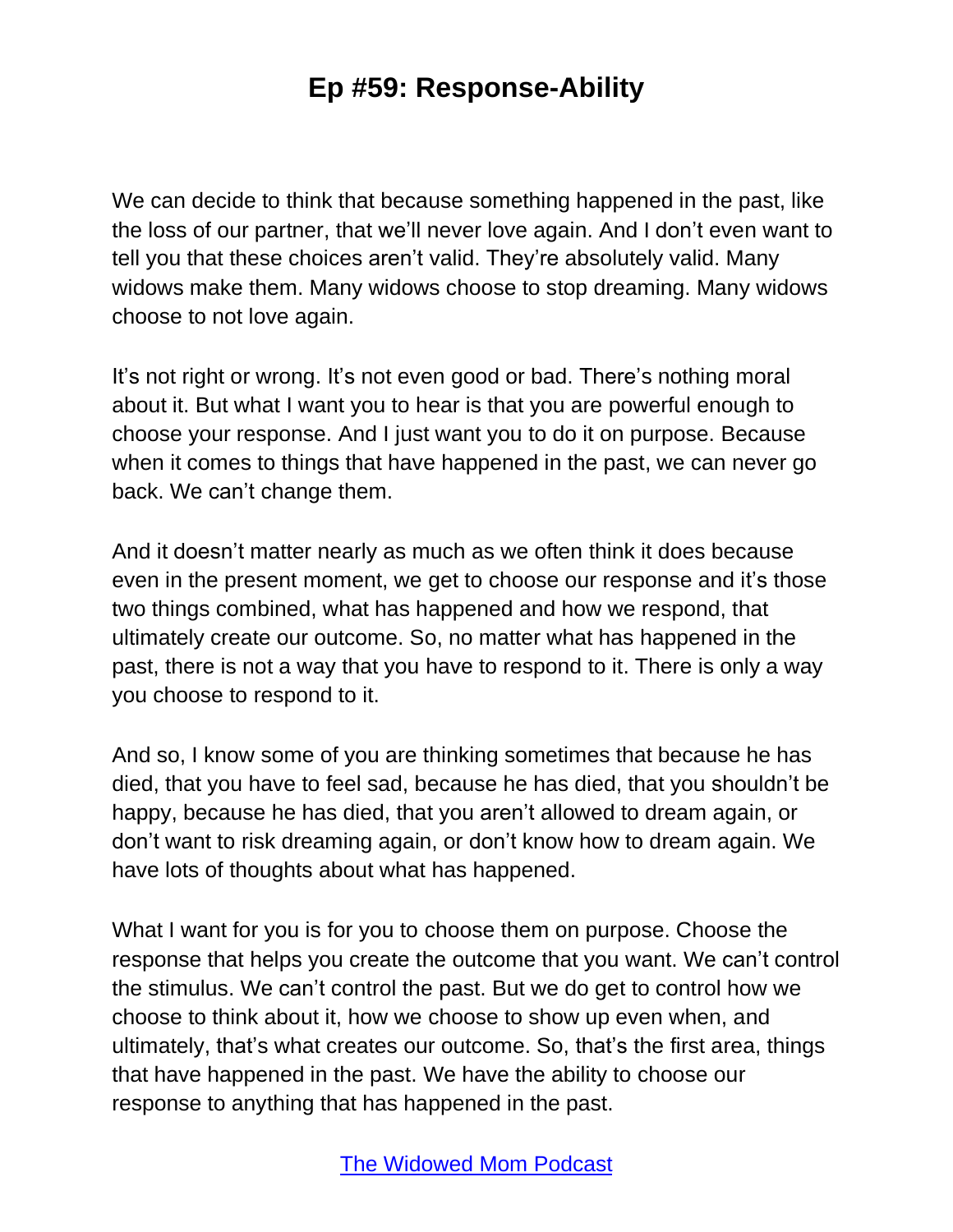The second area that I want to talk about is things that happen outside of us. And by that, I mean interactions with other people, things other people say, things other people do, things that are just not happening within our person and therefore are not within our control. They're happening presently. They're not necessarily in the past. They could be right in front of us. But there aren't things that we actually can control.

In my coaching, I do a lot of work with widowed moms on their relationships. People in their lives that say the darndest things. Sometimes, coming from a place of love. Sometimes, who knows where they came from. But I think many of you probably have a person that you find to be challenging, someone with whom interactions, for you, can be difficult, things they say, things they do.

Maybe the things that happen outside of you that you find challenging are things that are happening in the world, that are far-removed from you. Maybe they're not even happening in your immediate family or with your kids or with your mother-in-law or with your boss. Maybe they're things that are happening in the world.

There are lots of them, especially in 2020. More than probably in most years, it seems, from where I sit anyway. So, those things can also be a stimulus, things people say, things people do. And we still always have the ability to choose our response.

Just because someone yells at us, doesn't mean we have to yell back. Just because someone yells at us, doesn't mean we have to even get upset. There are things that happen outside of us that we can't control. Yes, this is true. But we always get to exercise our ability to choose our response to whatever it is that we see in the world. There is no one and nothing that can take that away from us.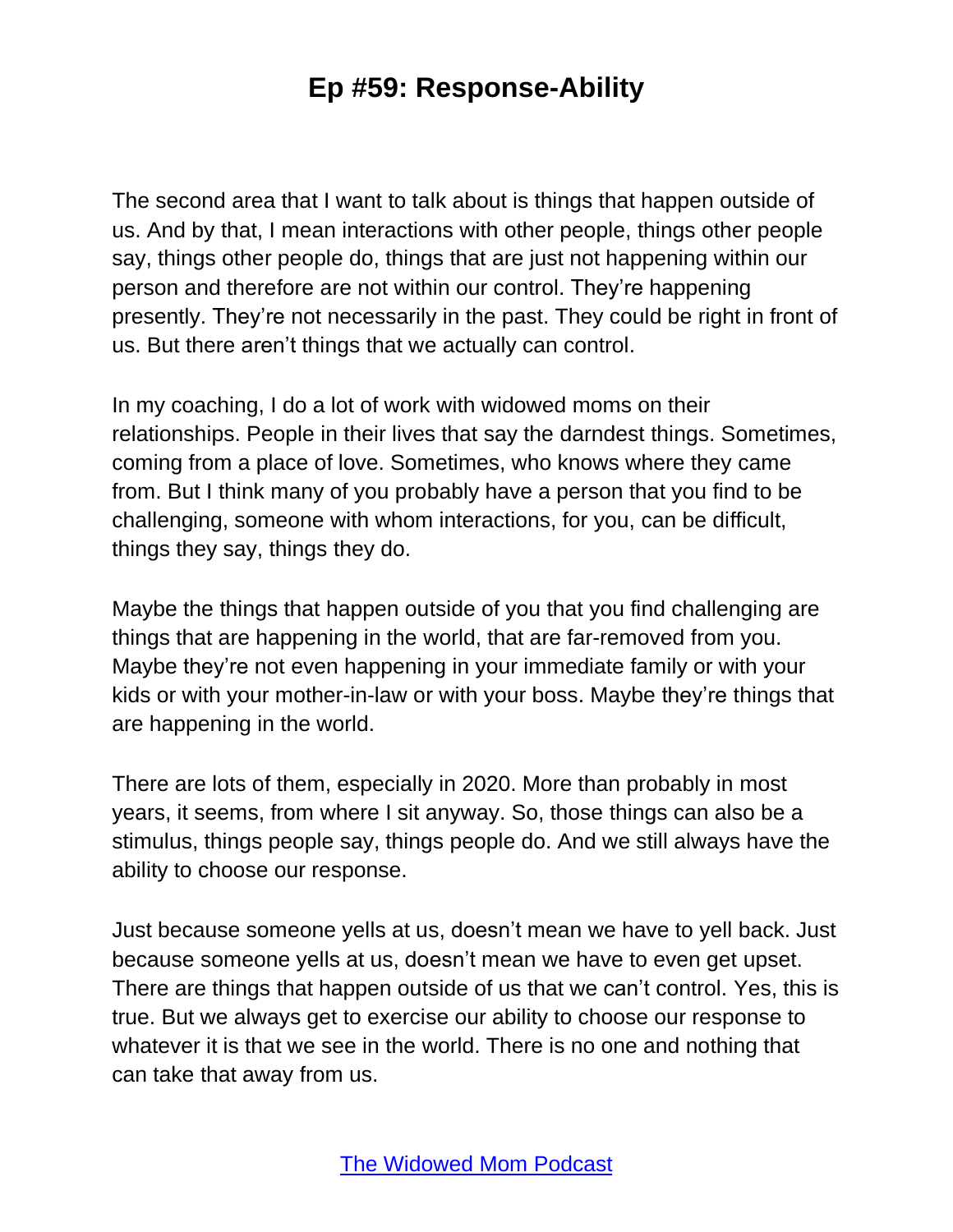So, I want you to know, first of all that you don't need to control the way that other people are showing up in your life, the way that things that are outside of your control are happening. You can't. You really can't. But I want you to set firmly, in a most powerful place where you absolutely understand and accept responsibility for your role in any relationship, for your role in the world, for your response to whatever it is you see, whatever it is in your surroundings.

You get to be who you want to be, no matter how other people are being. So, you can exercise your ability to respond, your response-ability, to things that have happened in the past, to things that happen outside of us, and thirdly, to your feelings.

I want you to think about yesterday. What was your most predominant feeling yesterday? What was the emotion you noticed the most, you know? I just want you to think about it for a second. Okay, got it? Okay, now if you've followed my work, you'll know that I teach that thoughts cause feelings. But at this point, it doesn't even matter because yesterday, when you were feeling whatever you were feeling, you had already created that reality with your thoughts.

You already had a thought that created a feeling, and there it was. So, maybe you felt sad. Maybe you felt lonely. Maybe you felt happy. Maybe you felt guilty. Maybe you felt relieved. Maybe you felt angry. It doesn't matter. But whatever it was, you also got to choose your response to it.

So, what was your response to it? Did you choose your response to that feeling, that emotion consciously? Did you choose it on purpose? Or did you default to something unconscious and pre-programmed that made you feel even worse?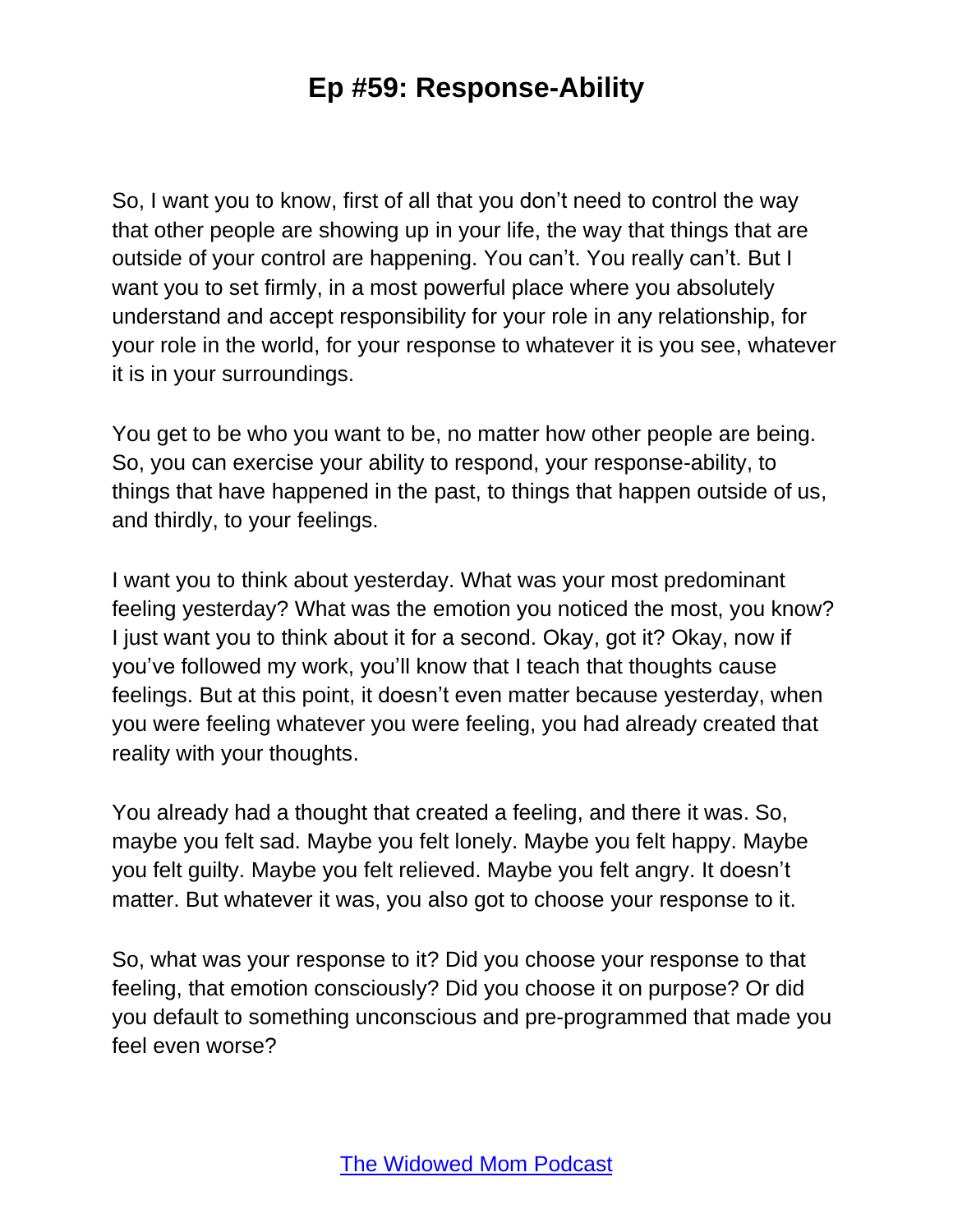Did you judge yourself for having that emotion? Did you use it as evidence of how your life always goes this way? Did you make it mean that things are off track or that there's something wrong with you? Did you use that emotion as proof of how stuck you must be? Did you just believe the old story that showed up in your brain?

Now, if that's what's happened, you've done nothing wrong. Don't hear me say that you're doing anything wrong. You're not. You have a perfectly functioning human brain. And these knee-jerk responses that are unconscious, they're not right, they're not wrong, they're just wellestablished neural pathways in your brain.

But exercising our ability to consciously respond to our emotions means that when we notice an emotion and it's in our body, we're still the boss. We can intentionally exercise our ability to respond. We can choose to be our own champion. We can talk to ourselves in ways that enable us to create more of what we want instead of less.

So, you can create new patterns of behavior, new responses to the stimulus, the feeling, that create a different outcome. So, just because you notice anger, doesn't mean you have to act from anger. Just because you notice an urge, doesn't mean you have to eat the chocolate or drink the wine or spend the money. Just because you notice that you feel sad or lonely, doesn't mean you have to judge yourself as off-track.

I want you to consciously choose how you respond to your emotions. Yes, we create our emotions with our thought. This is true. It's a whole other teaching and there's lots of ways to apply that to life But for this purpose, the emotion, if it's already there because we've already thought the thought, the feeling is now in our body, we still get to decide how we want to think about it.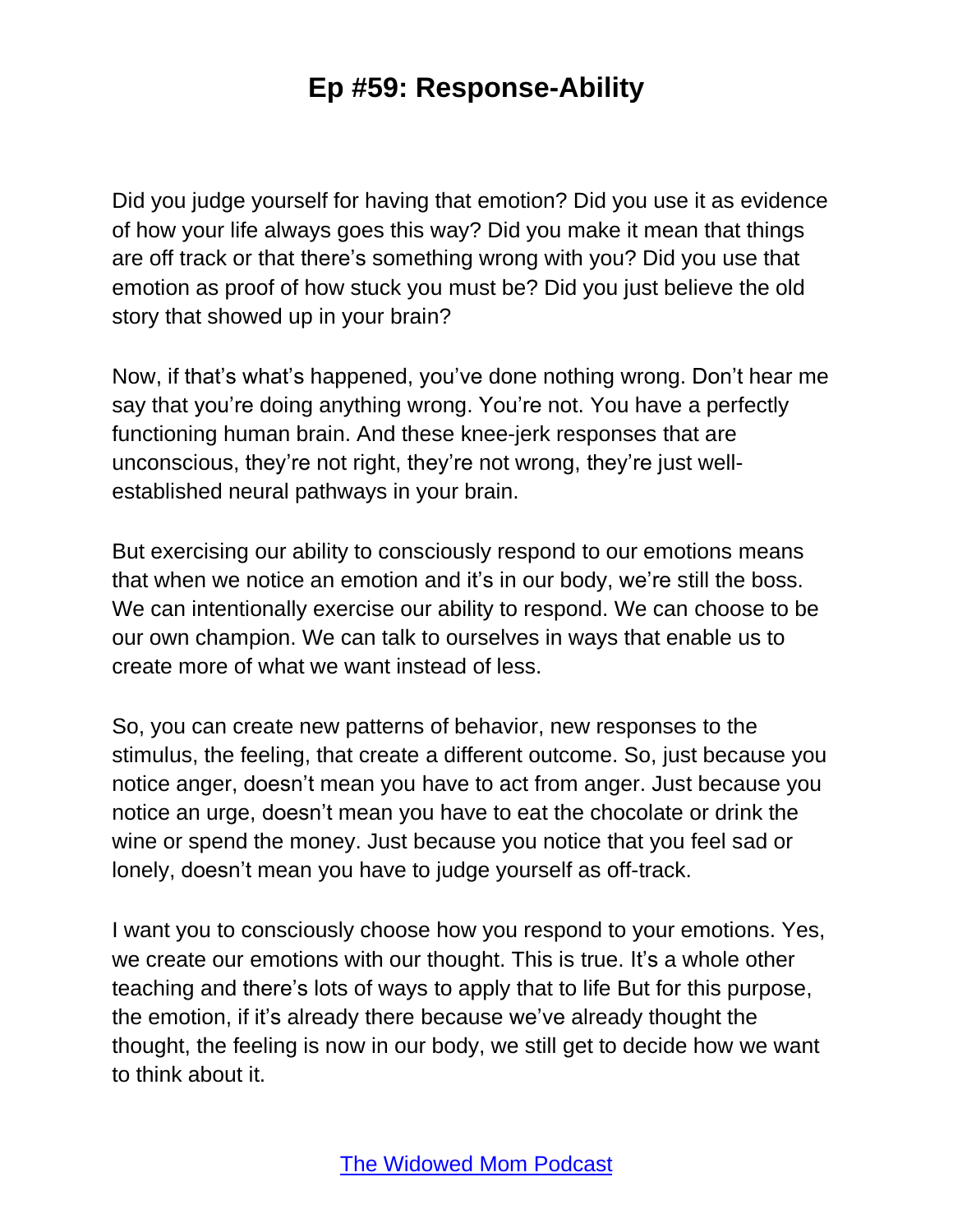And so, many times I have so many clients who are suffering because of their judgment of their feelings. They're telling themselves their response to their feelings is that they're doing it wrong. Their response is that they shouldn't be feeling this way. Their response is that there's something wrong with them.

And, ladies, and gentlemen if you're out there, that is not true. And it's not useful. That's probably the bigger takeaway message here, that we can find the truth in anything, frankly, but it's just not useful. Because if you're feeling angry, and then you shame yourself for feeling angry, now you're just feeling worse instead of better. Now you've just created shame on top of anger. That's not helpful.

If you're feeling angry and you just say, "You know what, it's okay that I feel angry. All humans feel angry, especially grieving ones. And when I think this thought, it makes me feel angry. And that is okay. I can handle this anger. I can process this feeling. I don't have to act from this place. But there is nothing wrong with me as a human because I'm having an emotion."

And exercising that ability to respond, that response-ability, starts with knowing that no matter what we experience, we get to decide how we want to think about it, how we want to think about ourselves, how we want to think about our past, how we want to think about our future, our capability, our capacity, our feelings, things other people have done. Our ability to respond, even to how we feel, even to the things that other people say, is what determines the outcomes that we create next in life. And if we want to love life again, we must increase our ability to choose our response. It's a skill and a muscle that, with practice, we can develop.

Now, some of you might be thinking, "But, Krista, what about PTSD?" And I hear you. Even if you have PTSD and your brain's automatic response to a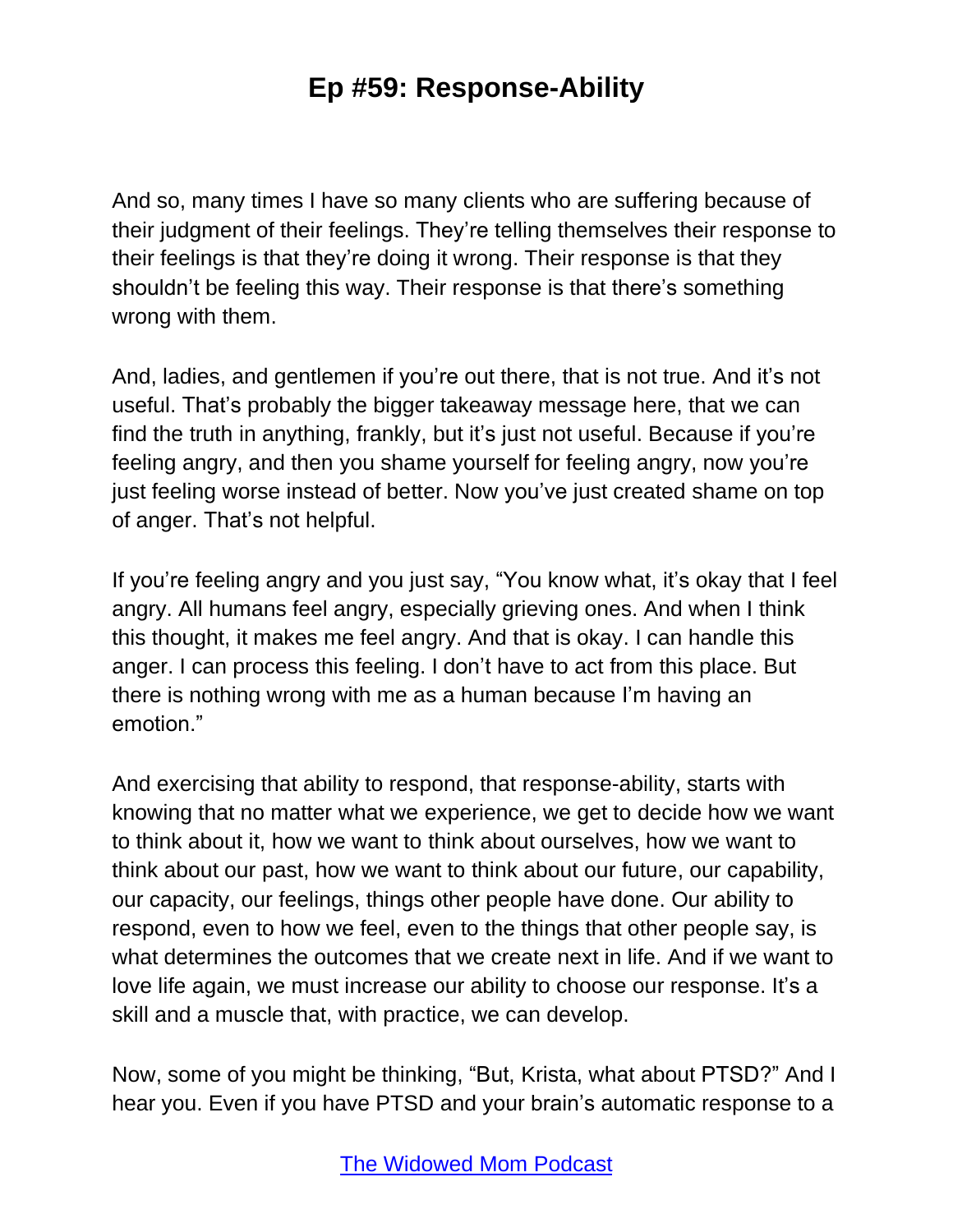particular trigger is currently out of your conscious control, you still have the ability to think about your PTSD triggers in ways that serve you, or in ways that keep you stuck and make you a victim to them.

You can still decide that there's something that's forever going to be out of your control, that you're damaged goods, that you're beyond repair, that this is just a new normal that you have to resign yourself to, or you can decide that you've done nothing wrong because you've had past trauma. You can decide that your response is that there is nothing inherently wrong with you because your brain is still responding to a past threat as though it's a current threat.

You can decide to respond to an existing trauma pattern, that exists by no fault of your own, by getting help, by investing in your mental wellbeing, by finding a mental health professional who understands trauma who has tools to help you undo those patterns in your brain, right? Maybe the PTSD is the stimulus, but your response is still within your control.

So, please don't ever settle or think that you don't have the ability to choose to respond to anything. We just figure out, what is the stimulus and what do we want our response to be? And we exercise our ability to choose that response on purpose. And by doing so, we are always consciously creating the next outcome that we want.

And that's everything. If we don't have that skill, we're just running around repeating often very useless unhelpful patterns that don't take us where we want, that don't have us living life on purpose, that don't have us being able to love life again, even after loss. And that is what I want for you. That's what I want for you.

It's possible for you. I don't care what you've been through. Even if you're, "But, Krista, you don't know what I've been through," it doesn't matter. No